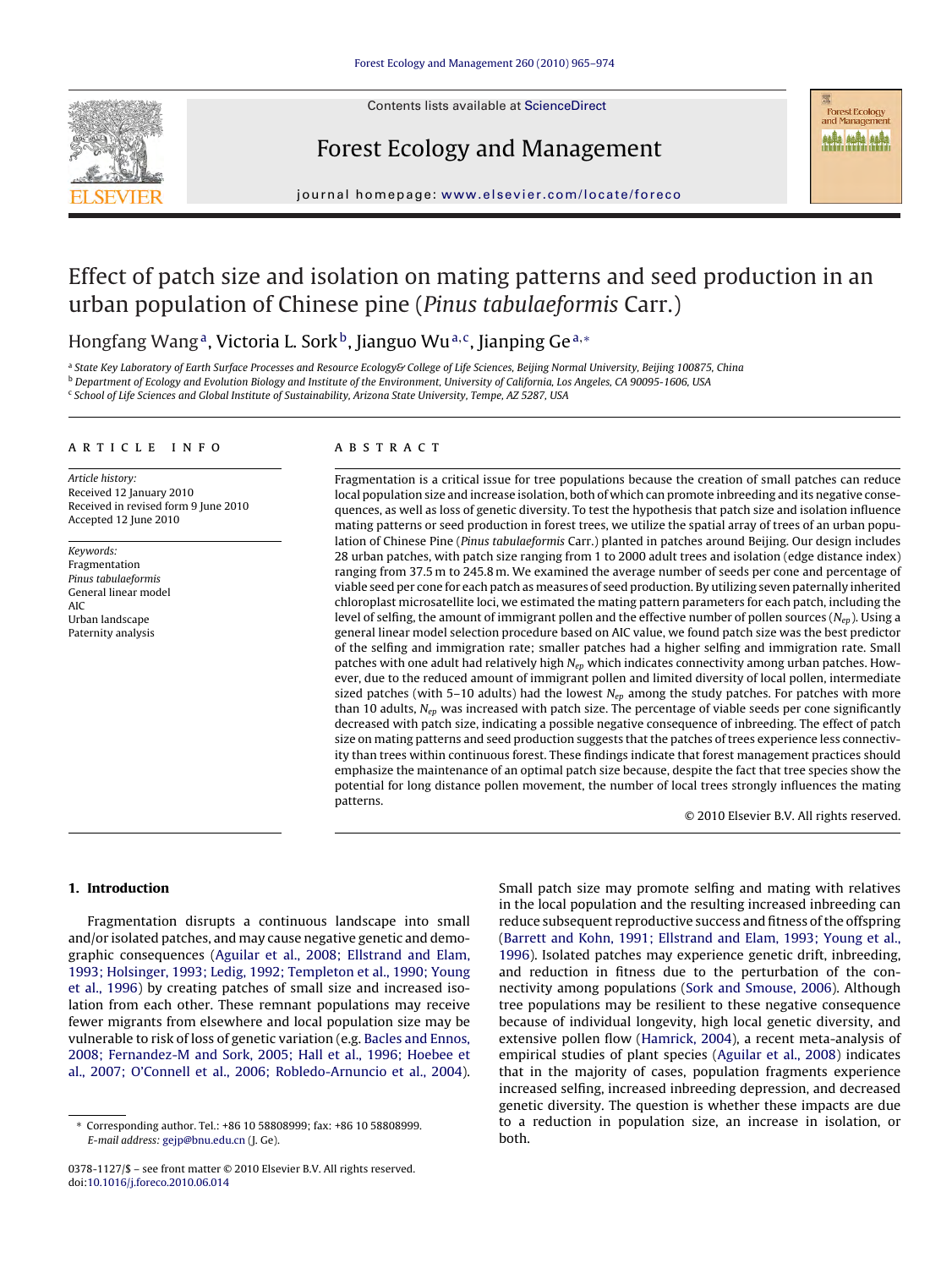Mating patterns in plants, including selfing, bi-parental inbreeding, and outcrossing [\(Ritland, 2002; Shaw et al., 1981\),](#page-9-0) as well as outcrossing with immigrant pollen, influences the risk of inbreeding depression and genetic drift ([Ellstrand and Elam, 1993; Hall](#page-8-0) [et al., 1996; Nason et al., 1999; Young et al., 1996\).](#page-8-0) Patch size and isolation can negatively affect the mating patterns of forest tree populations ([Aguilar et al., 2008; Eckert et al., 2010; Ellstrand](#page-8-0) [and Elam, 1993; Sork and Smouse, 2006; Young et al., 1996\).](#page-8-0) However, the effect varies greatly among studies. For example, increased selfing rate is found in small fragments of some species (e.g. Sorbus torminalis in [Hoebee et al., 2007;](#page-8-0) Pinus sylvestris in [Robledo-Arnuncio et al., 2004\)](#page-9-0) but not others (e.g. Picea glauca in [O'Connell et al., 2006\).](#page-9-0) The relationship between immigrant pollen flow and fragmentation also shows inconsistent patterns – it is decreased in a small and isolated fragmented population of insect-pollinated S. torminalis fragments ([Hoebee et al., 2007\),](#page-8-0) but increased in fragmented populations of the wind-pollinated Quercus humboldtii ([Fernandez-M and Sork, 2005\).](#page-8-0) Other studies have also found increased immigration in patches, which suggests removal of intervening vegetation can promote gene flow ([Bacles](#page-8-0) [et al., 2005; Fore et al., 1992; Nielsen and Kjaer, 2010\).](#page-8-0) These differences in response to fragmentation may be generally explained by various combinations of patch size and degrees of isolation ([Holsinger, 1993; Sork and Smouse, 2006\).](#page-9-0) Small and highly isolated patches, with limited local and immigrant pollen sources, are predicted to have the highest risk of loss of genetic diversity, while large and less isolated patches have the lowest risk [\(Sork and](#page-9-0) [Smouse, 2006\).](#page-9-0)

Seed production, denoted by the total number of seeds and number of viable seeds ([Lee, 1988\),](#page-9-0) is a key demographic parameter, and hence an important measure of early fitness of plants ([Morgan,](#page-9-0) [1999\).](#page-9-0) Fragmentation can lead to a reduction of seed production in plants, as a consequence of inbreeding depression in normally outcrossed populations ([Ellstrand and Elam, 1993; Lee, 1988; Young](#page-8-0) [et al., 1996\).](#page-8-0) Indeed, experiments using hand-pollination of forest trees in various regions show that self-pollination events usually result in reduced seed production compared with outcrossing or open pollination events [\(Griffin and Lindgren, 1985; Seltmann et](#page-8-0) [al., 2009; Zhang, 2000\).](#page-8-0) In natural populations, inbreeding in small and isolated fragments has led to reduce seed production ([Hoebee](#page-8-0) [et al., 2007; Robledo-Arnuncio et al., 2004\).](#page-8-0) Thus, if fragmentation affects mating patterns, it can also negatively affect the population demographically through its impact on plant reproduction.

In this study, we examine pollen movement and seed production in Chinese pine (Pinus tabulaeformis Carr.), which is planted in small stands of trees throughout Beijing city. These urban populations include a range of habitat patches that vary in number of adults and degree of isolation from each other. Such stands provide a unique opportunity to test how patch size and isolation affect the selfing rate, the number of pollen donors, immigration, and seed production. Using chloroplast microsatellite genetic markers and ecological observations, we ask two questions: (1) what are the impacts of patch size, isolation, and their interaction on mating patterns of trees in these patches? (2) How do these factors influence seed production of these trees? To better answer the second question, a relatedness analysis was conducted to understand the potential influence of mating with close relatives on seed production. Moreover, environmental factors may potentially confound the analysis of mating patterns and seed production. For plant populations, the degree of openness of the canopy is critically important to the arrival of pollen (e.g. [Mitchell, 2005\)](#page-9-0) and to the production of seeds (e.g. [Clark and Clark, 1987\).](#page-8-0) Studies conducted in orchards of Chinese pine also show the effect of openness on pollen dispersal [\(Xu, 1993\)](#page-9-0) and seed production ([Zhang, 2000\).](#page-9-0) Therefore, we include a separate analysis of this factor.

#### **2. Materials and methods**

#### 2.1. Sample species and study site

Chinese Pine, Pinus tabulaeformis Carr. (Pinaceae), is a major tree species of northern coniferous forest in China ([Wu, 1995; Xu, 1993\).](#page-9-0) The species is monoecious, wind-pollinated, and predominantly outcrossing (97%, reported in [Zhang et al., 2001\).](#page-9-0) Pollen is shed from the male cone from the end of April to May depending on the temperature. Seeds mature in August of the next year and seed cones open in October. Chinese pine is one of the most common tree species in Beijing and its planting history can be dated back several 100 years. They are replanted mostly from natural populations near the city or from orchards around Beijing (personal communication with gardening workers), all of which represent the northeast type of the species ([Xu, 1993\).](#page-9-0) Planted trees in the urban landscape are mostly adults and can normally produce cones and seeds, with an average tree height of 4.65 m  $(\pm 1.11 \text{ m})$  and average diameter breast height (DBH) 19.17 cm  $(\pm 7.80 \text{ cm})$ .

The area of Beijing is  $16,807.8 \text{ km}^2$ , with an urban area of 6338 km<sup>2</sup>. This city is largely flat  $(85%)$  with a mean elevation of 47.3 m. Mean annual temperature is 13 $\degree$ C with a January mean of −3.7 °C, a July mean of 25.2 °C and a mean annual average precipitation 507.7 mm (cf. [http://www.gov.cn/test/2005-](http://www.gov.cn/test/2005-08/10/content_21501.htm) 08/10/content 21501.htm). We conducted the study in the urban area, which comprises an approximate total area of  $94.6 \mathrm{km^2}$ [\(Fig. 1\).](#page-2-0)

### 2.2. Field methods

We selected 28 patches of Chinese pine trees that have been planted among a matrix of buildings [\(Fig. 1\),](#page-2-0) which range in the number of adult trees (Size) present and degree of isolation (Isolation) [\(Table 1\).](#page-3-0) The degree of isolation (Isolation) was calculated as the physical distance from one edge of a patch to edge of the nearest patch. A preliminary study of 95 urban patches indicated that seed production was variable for patches with less than 20 adults and less variable when patches larger than 20 adults. Moreover, a study of large continuous populations of Chinese pine indicated a low variance of selfing rate and paternity diversity among individuals and among sample sites ([Wu, 2008\).](#page-9-0) Hence, we sampled more small patches than patches larger than 20 adults ([Table 1\).](#page-3-0) Because the unit of analysis for our study is the patch, we only needed a few trees per patch to test our central hypotheses. Within each patch, we selected one to six trees and sampled 17–178 green closed cones during August and September 2007. To access seeds, individual cones were desiccated in the sun for 1 week to allow seed scales to fully open. For patches with less than 40 trees, we sampled leaf tissue and mapped all the individuals so that we could estimate immigration for the patch. For patches larger than 40, we only sampled the leaf tissue from seed donors and were unable to estimate immigrant pollen flow. For each cone, we categorized all seeds as either aborted or viable on color and weight of seeds. We calculated total seed number per cone (Seeds#) and percentage of viable seeds (Fill%) for each cone and used patch level averages of Seeds# and Fill% per tree per patch in our analyses.

#### 2.3. DNA extraction and genotyping

Using a plant genomic DNA kit (Tiangen, Beijing, China), we extracted DNA from needle tissue and from 20 to 30 embryos per one to two trees per patch. The samples were genotyped using seven chloroplast microsatellites originally developed in P. thunbergii([Vendramin et al., 1996\):](#page-9-0) Pt1254, Pt30204, Pt71936, Pt41093, Pt87268, Pt48210, Pt110048 [\(Table 2\).](#page-3-0) Polymerase chain reaction (PCR) was conducted on PTC-200 (MJ Research Inc., Waltham, MA,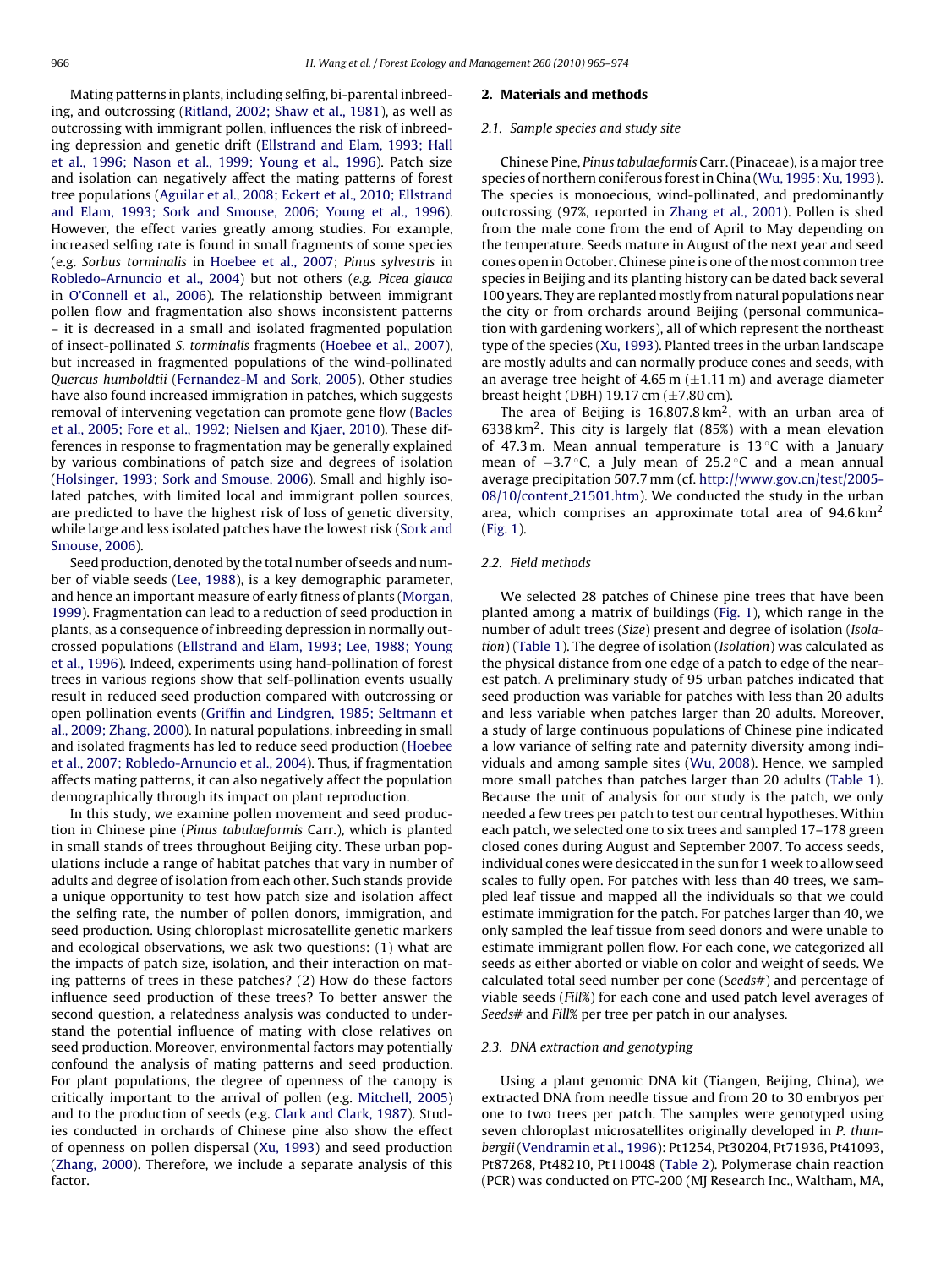<span id="page-2-0"></span>

**Fig. 1.** (a) The focal patches in this study were mainly located in the urban area of Beijing (within the box). (b) Distribution of 28 focal patches (black dots) and its neighbor patches (grey dots). Note, not all patches had been located in the area, but for each focal patch, its nearest neighbor was clear. A detailed landscape of the box within (b) was described in (c). In (c), "Trees" is other vegetation in the urban landscape including Sophora japonica L., Robinia pseudoacacia L., Ginkgo biloba L., Sabina chinensis (L.) Antoine, Juniperus formosana Hayata, Zizyphus jujuba Mill. and etc.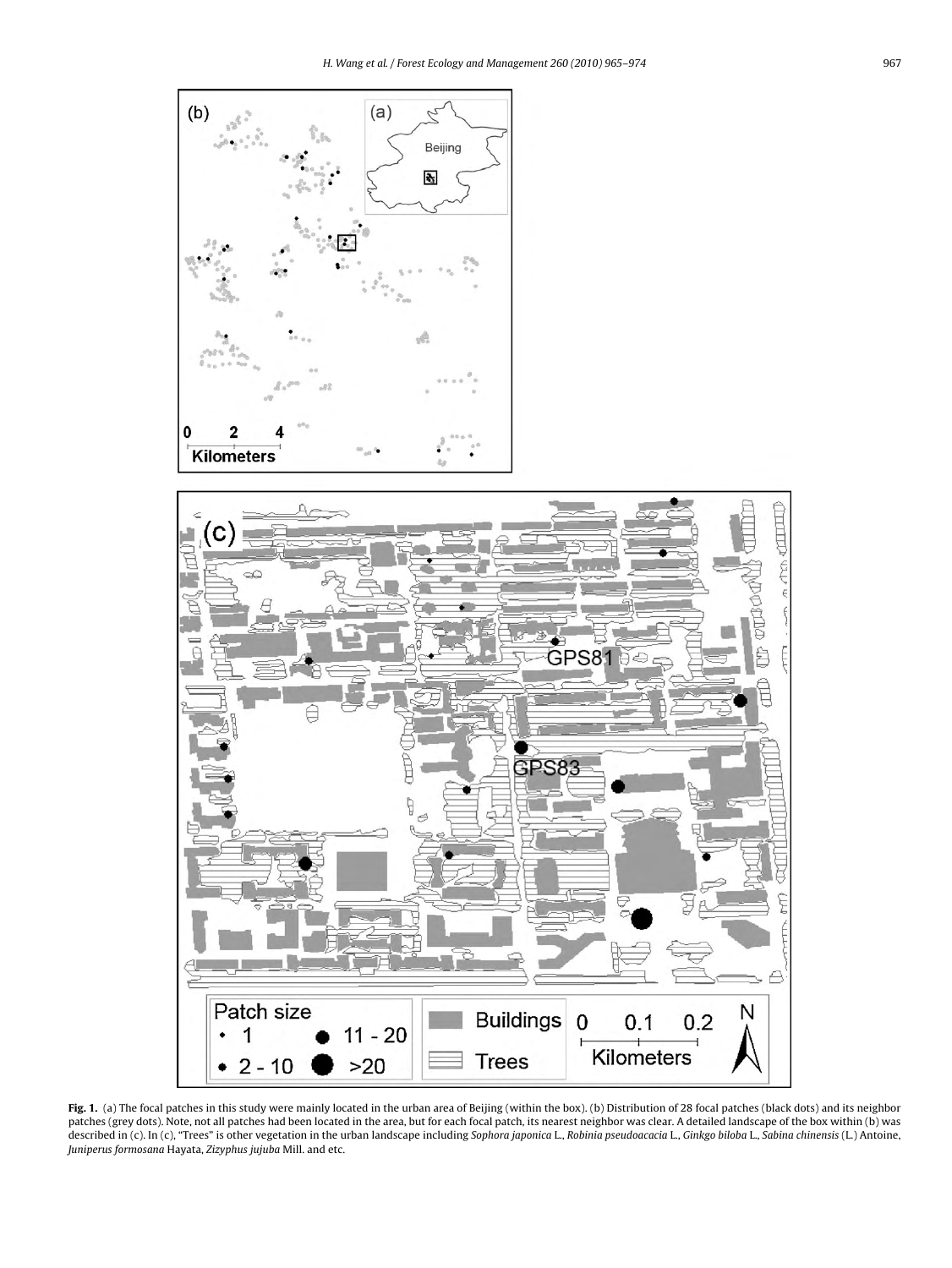<span id="page-3-0"></span>

| Characteristics of 28 focal patches sampled in an urban landscape of Beijing, China, including sample size for parameter estimation. |  |  |  |
|--------------------------------------------------------------------------------------------------------------------------------------|--|--|--|
|--------------------------------------------------------------------------------------------------------------------------------------|--|--|--|

| ID            | $\cal N$ | $\cal E$ | Size           | Isolation | Cone trees#    | Cones# | Paternity trees | Genotyped seeds        | Openness measure |
|---------------|----------|----------|----------------|-----------|----------------|--------|-----------------|------------------------|------------------|
| <b>GPS289</b> | 39.947   | 116.314  | 1              | 53.0      |                | 33     |                 | 24                     | Y                |
| GPS97         | 39.951   | 116.358  |                | 88.0      |                | 34     |                 | 28                     | Y                |
| GPS352        | 40.000   | 116.317  |                | 104.8     |                | 36     |                 | 28                     | Y                |
| GPS386        | 39.988   | 116.358  |                | 143.2     |                | 17     |                 | 27                     | Y                |
| GPS295        | 39.926   | 116.339  |                | 245.8     |                | 29     |                 | 30                     | Y                |
| <b>GPS177</b> | 39.958   | 116.336  | $\overline{2}$ | 37.6      | $\overline{2}$ | 45     |                 | 24                     |                  |
| GPS94         | 39.963   | 116.355  | $\overline{2}$ | 90.9      | 2              | 42     |                 | 25                     | Y                |
| GPS403        | 39.996   | 116.345  | $\overline{2}$ | 151.8     |                | 22     |                 | 29                     |                  |
| GPS105        | 39.968   | 116.367  | $\overline{2}$ | 174.3     | 2              | 34     |                 | 20                     | Y                |
| <b>GPS267</b> | 39.925   | 116.315  | 3              | 40.8      |                | 40     |                 | 27                     | Y                |
| GPS199        | 39.960   | 116.315  | 3              | 61.3      | 3              | 69     |                 | 24                     |                  |
| GPS213        | 39.970   | 116.342  | 3              | 96.1      | 2              | 52     |                 | 22                     | Y                |
| GPS240        | 39.955   | 116.308  | 3              | 99.8      | 3              | 30     |                 | 29                     | Y                |
| GPS241        | 39.955   | 116.304  | 3              | 142.2     | 3              | 45     |                 | 26                     | Y                |
| GPS384        | 39.987   | 116.356  | 3              | 196.1     | 3              | 61     |                 | 35                     | Y                |
| GPS81         | 39.962   | 116.361  | $\overline{4}$ | 82.9      | 3              | 84     |                 | 26                     | Y                |
| GPS396        | 39.994   | 116.338  | $\overline{4}$ | 103.1     | 4              | 49     |                 | 29                     | Y                |
| GPS98         | 39.952   | 116.358  | $\overline{4}$ | 112.2     | 4              | 97     |                 | 26                     | Y                |
| GPS136        | 39.880   | 116.397  | $\overline{4}$ | 131.0     | 3              | 43     |                 | 30                     | Y                |
| GPS10         | 39.880   | 116.373  | 6              | 118.2     | 3              | 77     |                 | 30                     |                  |
| GPS374        | 39.984   | 116.355  | 8              | 95.7      | 4              | 67     |                 | 27                     | Y                |
| GPS225        | 39.950   | 116.337  | 9              | 46.8      | 4              | 104    |                 | 24                     |                  |
| GPS218        | 39.949   | 116.334  | 14             | 75.6      | 4              | 86     |                 | 29                     |                  |
| GPS83         | 39.960   | 116.360  | 20             | 50.3      | 5              | 135    |                 | 23                     | Y                |
| GPS399        | 39.994   | 116.344  | 39             | 45.6      | 4              | 85     | $\overline{2}$  | $30 + 29a$             | Y                |
| <b>GPS389</b> | 39.990   | 116.344  | 80             | 81.6      | 3              | 75     |                 | 29                     |                  |
| GPS185        | 39.958   | 116.314  | 110            | 64.2      | 3              | 76     | 2               | $29 + 29$ <sup>a</sup> |                  |
| GPS149        | 39.879   | 116.410  | 2000           | 240.1     | 6              | 178    | $\overline{2}$  | $29 + 29$ <sup>a</sup> | Y                |

ID, patch identity; N, northing; E, easting; Size, the number of individuals within the patch; Isolation, isolation index; Cone trees#, number of trees from which cones were collected; Cones#, number of cones collected for estimating seed production parameters; Paternity trees, number of trees from which seeds were used in paternity analysis; Genotyped seeds, number of seeds that had been genotyped; Openness measure, patches that had been measured patch openness (Y) or not (–).

<sup>a</sup> Number of seeds that had been genotyped separately for the two sampled trees.

USA) in 20-µl reactions consisting of 10 mM Tris–HCl (pH 8.3), 50 mM KCl, 1.5 mM MgCl<sub>2</sub>, 0.2 mM of each of four dNTPs, 0.8U Taq polymerase (TaKaRa Company, Tokyo, Japan), 4–10 ng of DNA template and 0.24  $\upmu$ M of each forward and reverse primer (forward primers were labeled with fluorescent dye: 6-FAM, TAMRA, or HEX (Applied Biosystems)). PCR amplification was performed with the following touchdown procedure: 5 min at 95 ◦C, followed by 10 cycles of 1 min denaturating at 94 ◦C, 50 s annealing from 65 ◦C to 55 ◦C and 1 min extension at 72 ◦C followed by 15 cycles of 1 min denaturating at 94 ◦C, 50 s annealing at 55 ◦C and 1 min extension at 72 ◦C with a final extension step at 72 ◦C for 8 min. PCR products were separated on ABI-3100 sequencer by using a 50 cm capillary, polymerPOP-6TM (Applied Biosystems).

Fragment size was determined manually in GeneMapper software by comparison to size standard GeneScan-500 ROX. To evaluate the quality of genotyping, positive and negative controls were applied in each genotyping run. Allele size was assigned during two independent sessions to reduce scoring error. We regenotyped individuals that showed discrepancies in those two reads. To estimate the rate of genotyping error, we re-genotyped 31 randomly chosen individuals.

## **Table 2**

Motif, allele range, number of alleles and effective number of alleles  $(A_e)$  of the seven chloroplast microsatellites loci used in this study and originally developed in P. thunbergii [\(Vendramin et al., 1996\).](#page-9-0)

| Locus    | Motif          | Allele range (bp) | Allele number | Aρ   |
|----------|----------------|-------------------|---------------|------|
| Pt30204  | $C_{11}T_{12}$ | $139 - 151$       | 10            | 3.29 |
| Pt71936  | $A_{16}$       | $147 - 154$       | 8             | 4.03 |
| Pt87268  | $A_{11}$       | 159-171           | 9             | 2.43 |
| Pt110048 | $T_{10}$       | $86 - 92$         | 6             | 2.18 |
| Pt1254   | $A_{11}$       | $63 - 82$         | 18            | 6.85 |
| Pt41093  | $A_{11}$       | $74 - 77$         | 4             | 1.36 |
| Pt48210  | $A_{12}$       | $87 - 91$         | 5             | 2.20 |

## 2.4. Statistical analyses

## 2.4.1. Relatedness within patch

One of the advantages of this urban population for this study is that the local patches are unlikely to be related. To test this assumption, we calculated the extent of mating with relatives in urban pine patches using the program RELATEDNESS 5.0.8 ([Goodnight](#page-8-0) [and Queller, 1998\)](#page-8-0) for each of 20 patches where all adults have been genotyped and patch size is larger than two trees (Table 1). To correct the potential bias of small sample size, we used a fixed background allele frequency from all genotyped adults in 28 patches. Standard errors of relatedness estimates were obtained by jackknifing over seven loci.

## 2.4.2. Paternity analysis

The theoretical probability of paternity exclusion based on the seven loci of chloroplast microsatellite was calculated through the formula of [Jamieson and Taylor \(1997\).W](#page-9-0)hen calculating the exclusion probability, we treated the chloroplast genome as a single "locus" and each seven-locus haplotype as an "allele".

To estimate the mating pattern parameters for each patch, we analyzed the paternity of all progeny using seven paternally inherited chloroplast genetic markers and simple exclusion methods. By comparing the haplotypes of progeny with that of all adults within that patch, progeny could be categorized as: (i) self-fertilized: only the seed source tree could not be excluded as the pollen parent; (ii) outcrossed within patch: only one tree (not the seed source) within the patch could not be excluded; (iii) immigrant: no pollen source could be assigned from trees within the patch; (iv) ambiguous: several trees within the patch could not be excluded. In one patch (GPS399), we found three trees with the same haplotype and thus the progeny that were fertilized by one of these three trees could not be assigned to a single parent. Because these trees were in the same patch as the progeny and were not the seed source,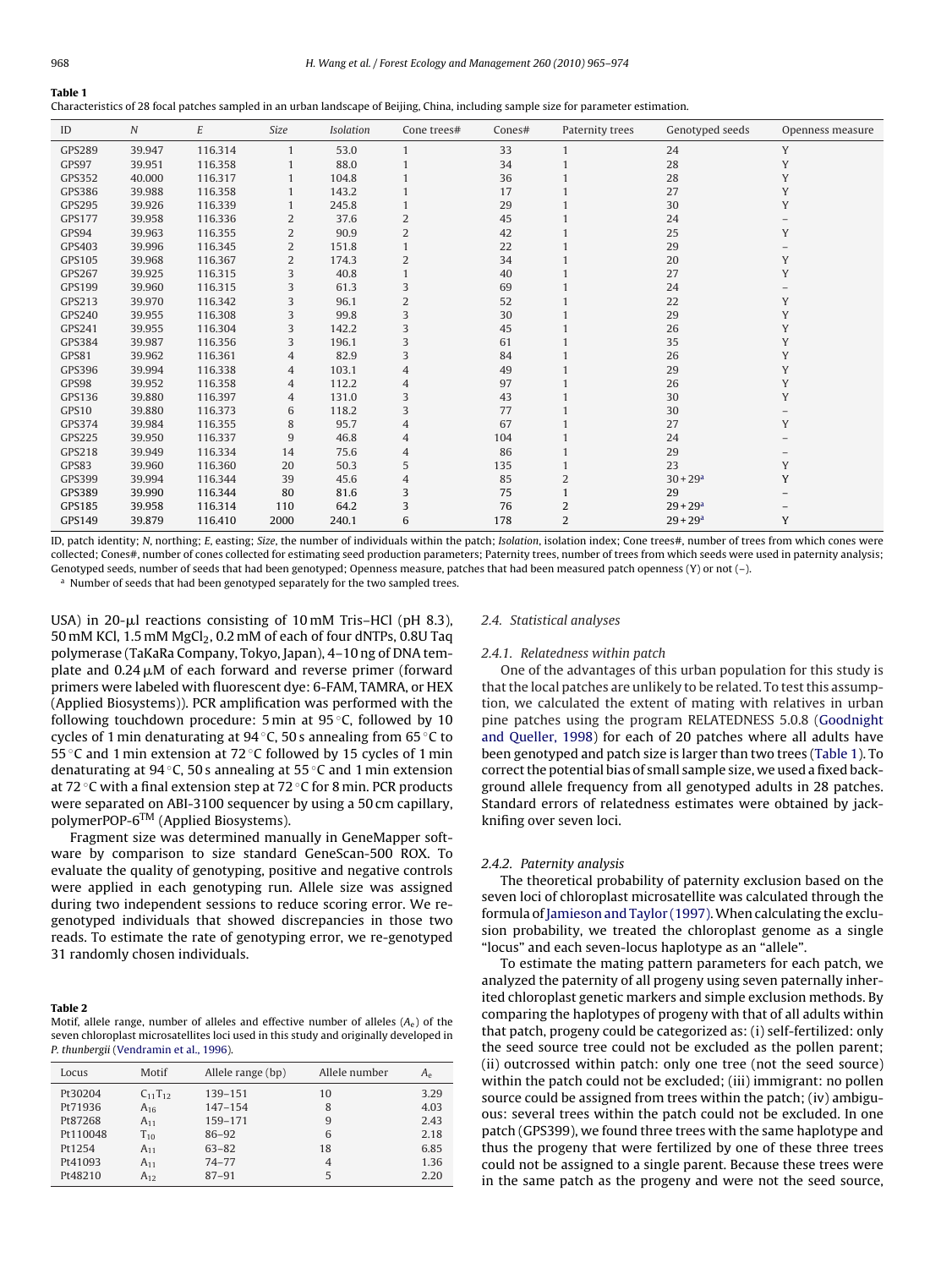this ambiguity did not affect our ability to estimate the number of self-fertilized and immigrant progeny for that patch.

For each patch, we calculated several mating pattern variables. Selfing was calculated as the percentage of seeds that were self-fertilized and Immigration was the percentage of seeds that were sired by immigrant pollen. Local outcrossing was calculated as (1 − Selfing − Immigration). Using the equation of [Smouse and](#page-9-0) [Robledo-Arnuncio \(2005\), t](#page-9-0)he probability of paternal identity (PPI) estimates the probability that two offsprings within the same mother came from the same father. Thus, it is a measure of the correlated matings within the pollen pool and can be translated into the effective number of pollen donors per tree through the equation,  $N_{en}$  = 1/PPI [\(Smouse and Robledo-Arnuncio, 2005\).](#page-9-0) For patches where more than one tree was sampled, we calculated a patch level estimation of PPI (and  $N_{ep}$ ) by averaging PPI (and  $N_{ep}$ ) values over all mother trees. The advantage of PPI and  $N_{ep}$  is that they can be estimated for all trees, even when the paternal sources are not genotyped. For large patches (>40 trees) it was impossible to genotype all possible pollen donors, so we used the genotype of the seed source tree to estimate Selfing, Outcrossing (calculated as 1 – Selfing), PPI, and  $N_{ep}$  but not immigration.

To test whether simple exclusion analysis underestimated selfing or overestimated immigration, we reassessed the paternity analysis allowing for a mismatch at one locus. We recalculated the PPI and  $N_{ep}$  by treating two haplotypes as identical when they differed at one locus. We then re-ran our analyses to see whether our results were comparable.

## 2.5. General linear model and model selection

To identify the contribution of patch size and isolation on mating pattern parameters and seed production, we used a general linear model approach ([McCullagh and Nelder, 1989\) a](#page-9-0)nd selected the best model based on Akaike information criterion (AIC, [Akaike,](#page-8-0) [1974\).](#page-8-0) Before model selection, we tested the linear correlation between variables to find potential interactions between explanatory variables and other suggestive relationships.

Because nonsignificant correlations could be due to a nonlinear relationship, we examined the potential relationship between explanatory variables (Size, Isolation) and response variables (Selfing, Immigration, PPI, N<sub>ep</sub>, Fill%, Seeds#) using a nonlinear leastsquares transformation method in STATA 9 (StataCorp LP). For the response variable  $(y)$  and the explanatory variable  $(x)$ , the method uses a regression model  $y = \beta_0 + \beta_1 \cdot x^\alpha$ , where  $\beta_0$  is the constant item,  $\beta_1$  describes the slope that the response variable (y) changes with the explanatory variable in a form of  $x^{\alpha}$  and  $\alpha$  determines the nonlinear shape. An iteration method was used to find the  $\alpha$ that best fits the data. Only when the regression model was significant at the 5% level was the nonlinear relationship between y and x accepted. We only used regression models that made biological sense in the above process. For example, Selfing and Immigration will never go below zero and Fill% will never go above one. Hence, in the regression model, we set coefficient  $\beta_0$  equal to 0 for Selfing and Immigration, and  $\beta_0$  equal to 1 for Fill%. For explanatory variables that had no accepted nonlinear relationship with a response variable, their linear relationship was used in the following model selection procedure.

We began the model selection with explanatory variables *Size*, *Isolation* and their interaction term (*Size*  $\times$  *Isolation*). We used a maximum of three explanatory variables, which theoretically yields a total number of eight potential models, which is less than our sample size of 28 patches. [Burnham and Anderson \(2002\)](#page-8-0) suggested that it is preferable to include a small number of explanatory variables in model selection to avoid spurious relationships or other statistical problems. Therefore, for each response variable, we tested all potential models in R, Version 2.7.2 [\(R Development](#page-9-0)

#### **Table 3**

Average relatedness for each of 20 patches. The relatedness estimator was based on [\). S](#page-9-0)E was the standard error of the estimators and calculated by jackknifing over seven chloroplast microsatellite loci.

| ID                | Size           | Relatedness | <b>SE</b> |
|-------------------|----------------|-------------|-----------|
| GPS94             | $\overline{2}$ | $-0.533$    | 0.230     |
| GPS105            | $\overline{2}$ | 0.190       | 0.298     |
| <b>GPS177</b>     | $\overline{2}$ | $-0.403$    | 0.205     |
| GPS403            | $\overline{2}$ | 0.022       | 0.314     |
| GPS199            | 3              | 0.252       | 0.235     |
| <b>GPS213</b>     | 3              | $-0.035$    | 0.066     |
| <b>GPS240</b>     | 3              | 0.215       | 0.257     |
| <b>GPS241</b>     | 3              | 0.013       | 0.249     |
| <b>GPS267</b>     | 3              | $-0.188$    | 0.096     |
| <b>GPS384</b>     | 3              | $-0.157$    | 0.075     |
| GPS81             | $\overline{4}$ | $-0.146$    | 0.086     |
| GPS98             | $\overline{4}$ | $-0.187$    | 0.042     |
| GPS136            | $\overline{4}$ | 0.066       | 0.175     |
| GPS396            | $\overline{4}$ | 0.027       | 0.082     |
| GPS <sub>10</sub> | 6              | 0.032       | 0.057     |
| <b>GPS374</b>     | 8              | 0.045       | 0.087     |
| <b>GPS225</b>     | 9              | 0.045       | 0.046     |
| GPS218            | 14             | $-0.005$    | 0.042     |
| GPS83             | 20             | $-0.007$    | 0.033     |
| <b>GPS399</b>     | 39             | $-0.005$    | 0.022     |

[Core Team, 2008\) a](#page-9-0)nd chose the one with the lowest AIC as the best model.

## 2.6. Patch openness effect

Patch openness, or the proportion of visible sky within a patch, is related to light availability, which may affect the seed development process and obscure any patterns caused by patch size and isolation. To clarify the effect of patch openness on mating pattern and seed production, we measured patch openness using hemisphere photography in 20 out of 28 patches [\(Table 1\).](#page-3-0) For each patch, eight hemisphere photographs were taken during May on a Nikon D100 with a Nikon 10.5 mm f/2.8 DX fisheye lens. The lens was placed on a tripod 1.6 m above ground and leveled for each photograph. Gap Light Analyzer (GLA) version 2.0 ([Frazer et al., 1999\)](#page-8-0) was used to calculate the openness ("%Cnpy Open" index in GLA) for each photograph and then patch openness (Open%) was calculated by averaging "%Cnpy Open" over eight photographs ([Hill et](#page-8-0) [al., 2006\).](#page-8-0) Potential correlations between patch openness and patch characteristics, mating pattern and seed production were explored.

## **3. Results**

## 3.1. Genotyping

We found 109 haplotypes among 152 adult trees and 201 haplotypes among 851 offspring. Within the 109 adult haplotypes, 78.0% occurred only once. The paternity exclusion probability for the seven-locus haplotypes was 97.21%. For the re-genotyped 31 randomly selected individuals (216 genotyping events across the seven loci), we found no discrepancy between the two independent genotyping processes, which indicated a low genotyping error (<0.5%). By allowing for mismatch at one locus, we kept 62 adult haplotypes and the paternity exclusion probability was 94.21%.

## 3.2. Relatedness within patches

We found that the mean level of relatedness of most of the patches was low, and varied from −0.533 to 0.066 (Table 3). Only three patches (GPS105, GPS199 and GPS240) showed relatively high relatedness  $(0.190 \pm 0.298; 0.252 \pm 0.235; 0.215 \pm 0.257)$ , which could lead to an overestimate of selfing, and PPI, and an underestimate of  $N_{ep}$  in these patches.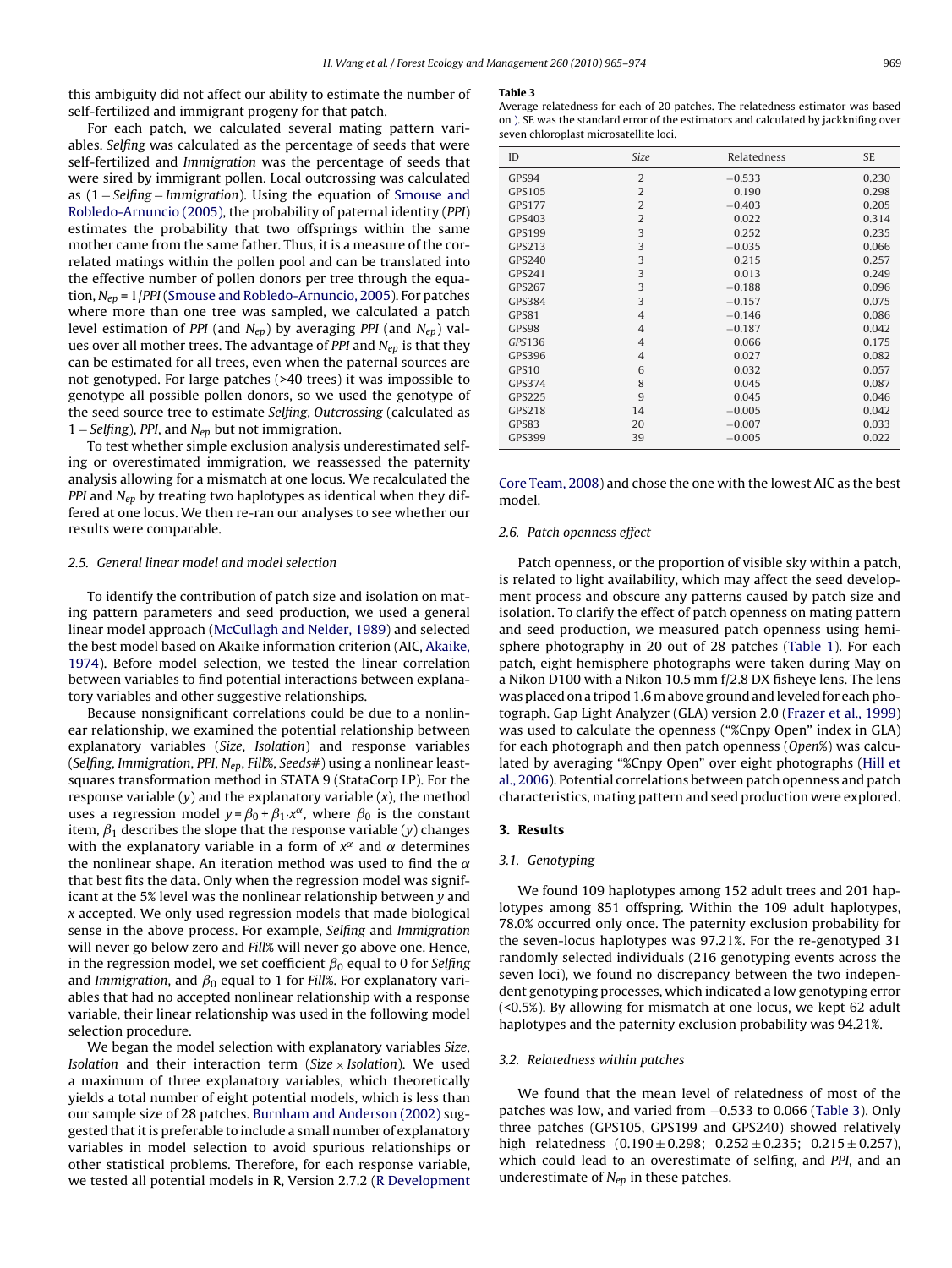

**Fig. 2.** Mating patterns as a function of patch size: (a) Selfing; (b) Immigration with patch size (Size). Black dots represent individual patches and the line is the predicted value based on the best model. Mating pattern parameters estimation was based on simple exclusion with seven chloroplast microsatellite loci.

## 3.3. Mating pattern

Among the 28 patches, Selfing and Immigration varied widely. Selfing varied from 0.00 to 1.00, with a mean selfing rate of  $0.18 \pm 0.27$ ; Immigration varied from 0.00 to 1.00, with a mean of  $0.39 + 0.33$ .

Size had negative exponential relationships with both Selfing and Immigration (Fig. 2a, b). In the model selection procedure, we used the nonlinear form of patch size for both of the response variables Selfing and Immigration. For Selfing, the transformed Size (Size<sub>S</sub>) equaled to Size<sup>(−1.241)</sup> and for *Immigration*, the transformed Size (Size<sub>I</sub>) equaled to Size<sup>(-0.384)</sup>. We did not find any accepted nonlinear relationship between Isolation and the mating pattern parameters, nor between Size and PPI (or  $N_{ep}$ ), so we used their linear form in the model selection procedure.

Patch size was positively correlated with isolation ( $\rho$ =0.452,  $P = 0.016$ ,  $N = 28$ , [Table 4\).](#page-6-0) However, we retained both variables in the model selection because their correlation was less than 0.7 and their separate contributions could be identified.

The best models for Selfing and Immigration included transformed Size (Size<sub>S</sub> and Size<sub>I</sub> separately) only. With increased patch size, both Selfing and Immigration decreased following a negative exponential function (Fig. 2). Small patches had a high proportion of selfing and immigration. However, for patches with more than five individuals, the mating pattern was dominated by local outcrossing (>80%, Fig. 3) and the level of selfing was low (less than 0.06).



**Fig. 3.** Mean proportion of selfing, local outcrossing and immigration against patch size, averaged over 3–6 patches. Numbers above each bar are the number of sample patches of each patch size group. All sampled seeds within patch were assigned as selfing, local outcrossing and immigration, and total 1.00. For patch size >40, local outcrossing and immigration are pooled because they could not be distinguished. The line denotes the effective number of pollen donors.

The probability of paternity identity (PPI) varied from 0.005 to 1, with a mean of  $0.28 \pm 0.26$ ; the effective number of pollen donors ( $N_{ep}$ ) varied from 1 to 217.5, with a mean of 21.2  $\pm$  45.3. Most patches had low  $N_{ep}$  values (less than 20). Four small patches had a relatively high  $N_{ep}$  value, where  $N_{ep}$  in patch GPS295 was 217.5, in patch GPS241 was 108.3, in patch GPS177 was 69 and in patch GPS267 was 50.1.  $N_{ep}$  had a significant positive relationship with patch isolation (coefficient of Isolation in the best model of  $N_{ep}$ : 0.325, P = 0.034, [Table 5\).](#page-6-0) However, for PPI we did not find any correlation with the explanatory variables Size and Isolation [\(Table 5\).](#page-6-0)

The effective number of pollen donors  $(N_{ep})$  was positively correlated with Immigration ( $\rho$  = 0.671, P = 0.000, N = 25) and negatively correlated with local outcrossing ( $\rho$  = -0.423, P=0.035,  $N = 25$ , [Table 4\)](#page-6-0). Patches with one adult had an average  $N_{ep}$  of 47.6, where a large proportion of offspring was sired from immigrant pollen (mean Immigration =  $48.4\%$ ). N<sub>ep</sub> decreased quickly as patch size increased from two to five trees, where local outcrossing increased from 19.3% to 66.7%. When patch size was 5–10 trees, the patches were dominated by local outcrossing (mean =  $92.5\%$ ),  $N_{ep}$ was very low (mean = 2.2). For patches with more than 10 adults,  $N_{ep}$  was gradually increased as patch size increased (Fig. 3).

Except for  $N_{ep}$ , there was no significant relationship between the degree of isolation and any of the mating pattern variables based on the model testing results [\(Table 5\).](#page-6-0)

When we reassigned paternity allowing for mismatch at one locus, estimates of Selfing increased by  $0.03 \pm 0.07$  and those of PPI by  $0.03 \pm 0.04$ , while estimates of Immigration decreased by  $0.04 \pm 0.05$ , and those of N<sub>ep</sub> by 12.8  $\pm$  37.0. The assignments of paternity with one mismatch did not change the qualitative results of any of the models. Hence, although use of simple exclusion may create some under- and over-estimates of different parameters, the analysis of patch size and isolation in our regression models were not dramatically affected by the estimates.

## 3.4. Seed production

Seed production varied among the studied patches: the number of seeds per cone (Seeds#) varied from 3.52 to 40.58 (mean 18.86  $\pm$  9.35) and the percentage of viable seed (*Fill%*) varied from 0.16 to 0.73 (mean  $0.43 \pm 0.17$ ).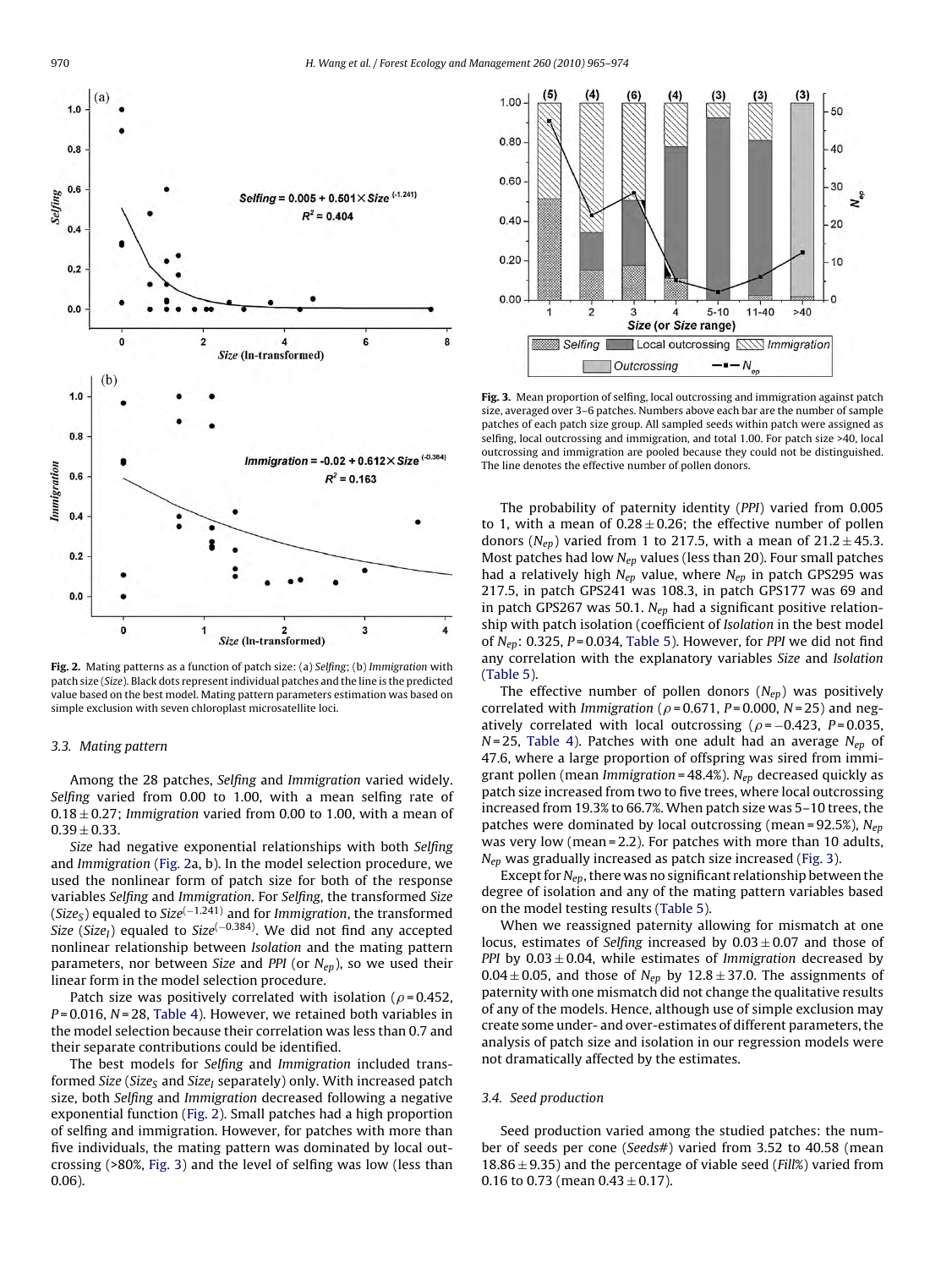## <span id="page-6-0"></span>**Table 4**

Pearson's correlation matrix for patch characteristics, mating pattern parameters, seed production and patch openness. Below the diagonal is the Pearson correlation and above the diagonal is the P value for each pair of correlation calculations.

|                   | Size                     | <b>Isolation</b> | Fill%             | Seeds#       | Selfing           | Immigration | Local outcrossing | PPI      | $N_{ep}$ | Open% |
|-------------------|--------------------------|------------------|-------------------|--------------|-------------------|-------------|-------------------|----------|----------|-------|
| <b>Size</b>       | $\overline{\phantom{a}}$ | 0.016            | 0.076             | 0.177        | 0.480             | 0.251       | 0.032             | 0.342    | 0.982    | 0.763 |
| <b>Isolation</b>  | 0.452                    | -                | 0.084             | 0.818        | 0.700             | 0.358       | 0.201             | 0.761    | 0.034    | 0.790 |
| Fill%             | $0.341$ <sup>+</sup>     | $0.332^{+}$      | $\qquad \qquad -$ | 0.763        | 0.313             | 0.336       | 0.709             | 0.066    | 0.531    | 1.000 |
| Seeds#            | 0.263                    | $-0.046$         | 0.060             | $-$          | 0.021             | 0.069       | 0.799             | 0.072    | 0.027    | 0.020 |
| Selfing           | $-0.139$                 | 0.076            | $-0.198$          | 0.434        | $\qquad \qquad -$ | 0.254       | 0.006             | 0.003    | 0.297    | 0.018 |
| Immigration       | $-0.238$                 | 0.192            | 0.201             | $-0.370^{+}$ | $-0.237$          | $-$         | 0.000             | 0.000    | 0.000    | 0.515 |
| Local outcrossing | 0.430                    | $-0.265$         | $-0.078$          | $-0.054$     | $-0.535^{*}$      | $-0.694***$ | -                 | 0.168    | 0.035    | 0.159 |
| PPI               | $-0.186$                 | $-0.060$         | $-0.352^{+}$      | $0.346^{+}$  | 0.534             | $-0.762***$ | 0.285             | $-$      | 0.019    | 0.223 |
| $N_{ep}$          | $-0.005$                 | 0.401            | 0.124             | $-0.418$     | $-0.204$          | $0.671***$  | $-0.423$          | $-0.441$ | $-$      | 0.884 |
| Open%             | 0.072                    | 0.064            | $-0.000$          | 0.516        | 0.524             | $-0.159$    | $-0.336$          | 0.285    | $-0.035$ | $-$   |

 $*$  P < 0.05.

\*\*  $P < 0.01$ .

 $P < 0.001$ 

 $+ P < 0.10.$ 

Patch size had a negative exponential relationship with percentage of viable seeds (Fill%). Hence, we used the transformed Size  $(Size_F = -Size^{(-0.091)})$  in the model selection for the response variable Fill%. There were no accepted nonlinear relationship between Fill% and Isolation, Seeds# and Size, Seeds# and Isolation, so the linear relationships were used in the model selection procedure.

The best model for Fill% included transformed Size and an interaction between Size and Isolation (Model1 in Table 5, AIC = −106.4,  $R^2$  = 0.366). Larger patches have more viable seeds than small patches (coefficient of Size<sub>F</sub>:  $\beta$  = 0.886, P = 0.001). Only patches with more than 20 adult trees maintained more than 50% viable seed.

There was no effect of Isolation on Fill% in the best model, but there was a weak and marginal effect of Size on Fill% (coefficient of the interaction term:  $-0.001$ ,  $P = 0.001$ , Table 5).

We did not find any significant effect of Size or Isolation on Seeds# (Table 5).

#### **Table 5**

The top three models that describe the relationships between Size, Isolation or their interaction Size × Isolation, and mating pattern and early fitness parameters as selected by AIC value. The mating pattern was estimated by using simple exclusion with seven chloroplast microsatellite loci. Models in bold indicated the best fit models with the lowest AIC.

| Response variables | Model              | $R^2$                    | $P$ (Model) | AIC       | Explanatory variables     | $\beta$   | <b>SE</b> | $P(\beta)$ |
|--------------------|--------------------|--------------------------|-------------|-----------|---------------------------|-----------|-----------|------------|
| Selfing            | Model1             | 0.404                    | 0.000       | $-84.62$  | Intercept                 | 0.005     | 0.056     | 0.925      |
|                    |                    |                          |             |           | $Sizes$ <sup>§</sup>      | 0.501     | 0.119     | 0.000      |
|                    | Model <sub>2</sub> | 0.441                    | 0.001       | $-84.45$  | Intercept                 | $-0.001$  | 0.056     | 0.988      |
|                    |                    |                          |             |           | <b>Sizes</b>              | 0.723     | 0.208     | 0.002      |
|                    |                    |                          |             |           | $SizeS \times Isolation$  | $-0.002$  | 0.001     | 0.206      |
|                    | Model3             | 0.452                    | 0.002       | $-82.98$  | Intercept                 | $-0.070$  | 0.117     | 0.554      |
|                    |                    |                          |             |           | Size <sub>S</sub>         | 0.811     | 0.247     | 0.003      |
|                    |                    |                          |             |           | Isolation                 | 0.001     | 0.001     | 0.505      |
|                    |                    |                          |             |           | $Size_s \times Isolation$ | $-0.003$  | 0.002     | 0.175      |
| <i>Immigration</i> | Model1             | 0.163                    | 0.045       | $-56.84$  | Intercept                 | $-0.020$  | 0.202     | 0.922      |
|                    |                    |                          |             |           | $SizeI$ <sup>‡</sup>      | 0.612     | 0.289     | 0.045      |
|                    | Model <sub>2</sub> | 0.177                    | 0.117       | $-55.27$  | Intercept                 | 0.400     | 0.160     | 0.020      |
|                    |                    |                          |             |           | Isolation                 | $-0.004$  | 0.003     | 0.175      |
|                    |                    |                          |             |           | $SizeI \times Isolation$  | 0.006     | 0.003     | 0.066      |
|                    | Model3             | 0.104                    | 0.116       | $-55.12$  | Intercept                 | 0.237     | 0.112     | 0.045      |
|                    |                    |                          |             |           | $SizeI \times Isolation$  | 0.002     | 0.001     | 0.116      |
| PPI                | Model $1^{\alpha}$ | $\overline{\phantom{a}}$ |             | $-73.98$  | Intercept                 | 0.283     | 0.049     | 0.000      |
| $N_{ep}$           | Model1             | 0.161                    | 0.035       | 211.65    | Intercept                 | $-13.298$ | 17.401    | 0.452      |
|                    |                    |                          |             |           | <b>Isolation</b>          | 0.325     | 0.146     | 0.034      |
|                    | Model <sub>2</sub> | 0.204                    | 0.058       | 212.17    | Intercept                 | $-20.029$ | 18.219    | 0.282      |
|                    |                    |                          |             |           | <b>Size</b>               | $-0.028$  | 0.024     | 0.254      |
|                    |                    |                          |             |           | Isolation                 | 0.410     | 0.162     | 0.018      |
|                    | Model3             | 0.206                    | 0.130       | 214.1     | Intercept                 | $-22.520$ | 21.090    | 0.296      |
|                    |                    |                          |             |           | Size                      | 0.092     | 0.481     | 0.851      |
|                    |                    |                          |             |           | <b>Isolation</b>          | 0.425     | 0.176     | 0.023      |
|                    |                    |                          |             |           | $Size \times Isolation$   | $-0.000$  | 0.002     | 0.806      |
| Fill%              | Model1             | 0.366                    | 0.003       | $-106.4$  | Intercept                 | 1.072     | 0.203     | 0.000      |
|                    |                    |                          |             |           | $Size_F$ <sup>1</sup>     | 0.886     | 0.246     | 0.001      |
|                    |                    |                          |             |           | $Size_F \times Isolation$ | $-0.001$  | 0.001     | 0.025      |
|                    | Model <sub>2</sub> | 0.399                    | 0.006       | $-105.92$ | Intercept                 | 1.477     | 0.404     | 0.001      |
|                    |                    |                          |             |           | <b>Size</b> <sub>F</sub>  | 1.357     | 0.474     | 0.008      |
|                    |                    |                          |             |           | Isolation                 | $-0.003$  | 0.002     | 0.259      |
|                    |                    |                          |             |           | $Size_F \times Isolation$ | $-0.005$  | 0.003     | 0.119      |
|                    | Model3             | 0.334                    | 0.006       | $-105.02$ | Intercept                 | 0.916     | 0.213     | 0.000      |
|                    |                    |                          |             |           | $Size_F$                  | 0.685     | 0.235     | 0.008      |
|                    |                    |                          |             |           | Isolation                 | 0.001     | 0.001     | 0.050      |
| Seeds#             | Model $1^{\alpha}$ |                          |             | 126.15    | Intercept                 | 18.864    | 1.767     | 0.000      |

§ Nonlinear transformation of Size for Selfing: Size<sub>S</sub> = Size<sup> $(-1.241)$ </sup>.<br>‡ Nonlinear transformation of Size for *Immigration: Size* = Size<sup> $(-1.241)$ </sup>.

Nonlinear transformation of Size for Immigration: Size<sub>I</sub> = Size<sup> $(-0.384)$ </sup>.

¶ Nonlinear transformation of Size for Fill%: Size<sub>F</sub> =  $-Size^{(-0.091)}$ .<br><sup>¤</sup> Models with no significant variables but the intercept.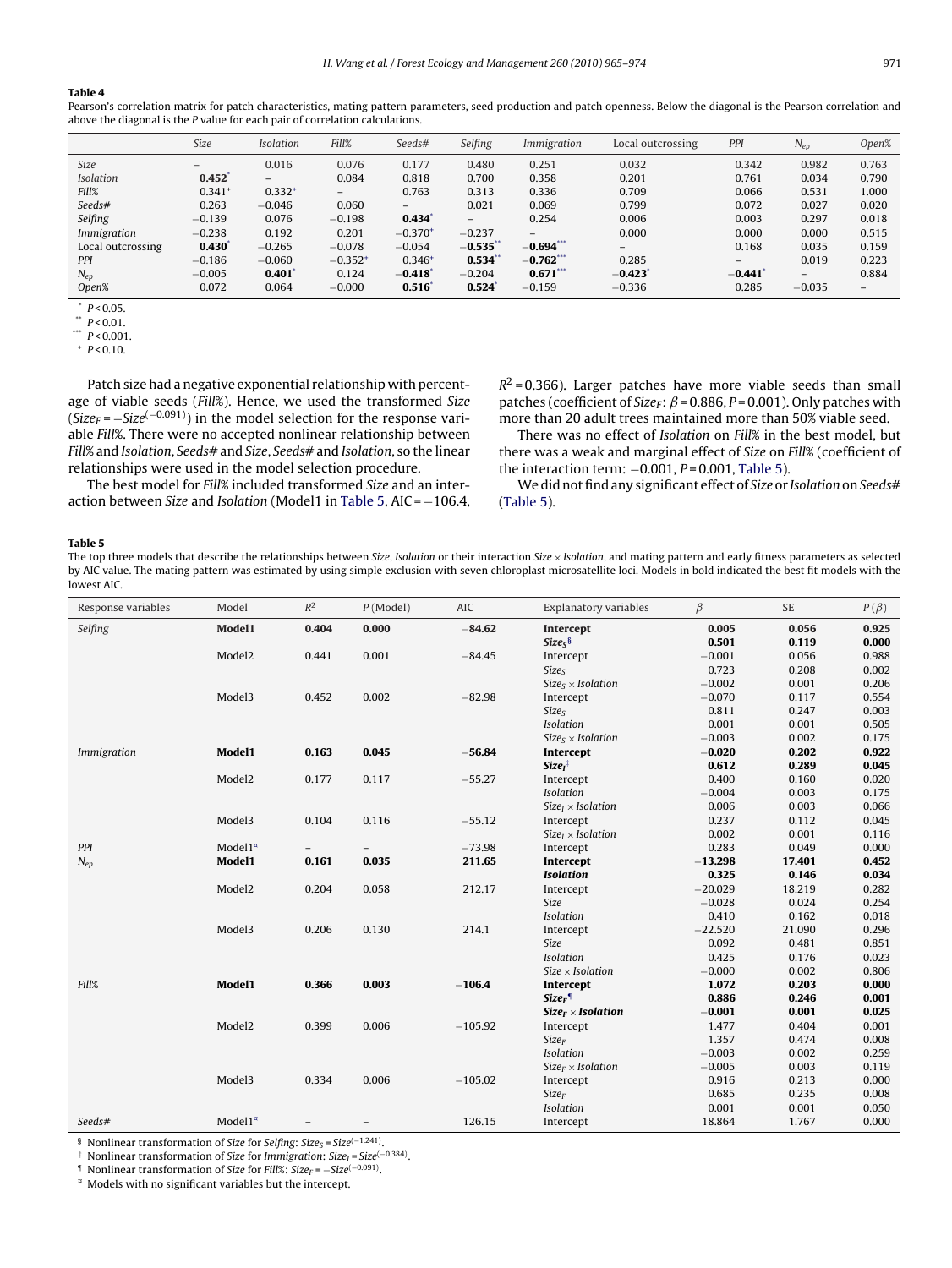## 3.5. Patch openness

The proportion of visible sky of each patch (Open%) varied from 0.27 to 0.87, with a mean of  $0.51 \pm 0.15$ . No correlation was found between Open% and patch size and isolation, but we found a significant relationship of patch openness with Selfing (  $\rho$  = 0.524, P= 0.018, N = 20) and Seed# (  $\rho$  = 0.516, P = 0.020, N = 20). Seeds# was also significantly correlated with Selfing (  $\rho$  = 0.434, P = 0.021, N = 28) and  $N_{ep}$  ( $\rho$  =  $-0.422$ ,  $P$  = 0.025, N = 28) ([Table 4\).](#page-6-0)

## **4. Discussion**

For our study species, patch size is a critical determinant of the level of selfing that occurs, the extent of immigration, and the proportion of seeds that mature within that patch. Small patches with less than four individuals have a high effective number of pollen donors  $(N_{en})$ , due to the large contribution of immigrant pollen. However, these small patches have a higher selfing rate than big patches, which suggests a high risk of genetic drift and inbreeding depression for these small patches. For intermediate sized patches with 5–10 trees, limited local pollen source diversity results in a low effective number of pollen donors, even though the selfing rate is largely reduced. Big patches have a lower selfing rate, and have higher percentage of viable seed, which may be the result of less inbreeding depression. Immigration is found in most of the studied patches, which suggests that the patches show some degree of genetic connectivity via pollen flow. We did not find any relationship between the variation in isolation and any outcome variables except the effective number of pollen donors. Collectively, these results illustrate that the impact of patch size is a complex interplay between selfing, local outcrossing, and immigration, and this interplay shapes the risk of genetic drift or inbreeding depression.

For most patches in this study, the relatedness estimator is low, which means the planted population of urban pines has a low chance of mating with relatives. Hence, this study provides novel insights on the contribution of selfing to various fitness measures, because the effect of small patch size is not confounded by the effects of matings with relatives. Except in very small patches (less than five trees), we found relatively low selfing rates (<0.06) in Chinese pine, which is comparable to estimates based on studies of natural populations of Pinus (0.009–0.350, [Scofield and Schultz,](#page-9-0) [2006\)](#page-9-0) and a seed orchard study of Chinese pine (0.03, [Zhang et al.,](#page-9-0) [2001\).](#page-9-0) Thus, the intermediate sized patches seem to have received sufficient amounts of outcrossed pollen to prevent selfing from occurring. The small patches, however, have few local pollen donors and high selfing rates, possibly because fertilization takes place before the arrival of immigrant pollen. This conclusion is supported by a pollen trap experiment conducted using these urban patches which found that pollen limitation was common in small patches (Wang et al., unpublished data). Most of the fragmentation studies analyzed by [Aguilar et al. \(2008\)](#page-8-0) which found increased selfing in fragments could be explained by pollen limitation and a predominance of selfing in small populations.

The arrival of immigrant pollen to small patches provides a source of outcrossed pollen, and a greater likelihood of reproductive success, but it does not prevent inbreeding in small patches. The compensation function of immigration has been observed in many forest tree studies (e.g. [Bittencourt and Sebbenn, 2007; Nason](#page-8-0) [and Hamrick, 1997\)](#page-8-0) and is thought to be proof of the resilience of forest trees to fragmentation [\(Hamrick, 2004\).](#page-8-0) However, our study together with those empirical fragmentation studies, show that the maintenance of genetic diversity and reproductive success in small patches is strongly dependent on the amount of immigrant pollen received from outside the patch. This in turn depends on a number

of species' traits such as flowering phenology and spatial configuration ([Aguilar et al., 2008; Manel et al., 2003\).](#page-8-0) Thus, if small patches become so isolated that pollen immigration is reduced, they face an extremely high risk of reduced genetic diversity, reduced fitness, and possibly local extinction. This consequence has been observed in field studies of wind-pollinated species with potential for long distance pollen dispersal (e.g. [Bacles and Ennos, 2008; Jump and](#page-8-0) [Penuelas, 2006; Robledo-Arnuncio and Gil, 2005\).](#page-8-0)

Local outcrossing seems to reduce the selfing rate, but it also seems to reduce the contribution of immigrant pollen, possibly because local pollen can swamp out immigrant pollen. Consequently, with both limited local pollen source diversity and reduced immigration, intermediate sized patches have extremely low  $N_{ep}$  (2.2). This finding is similar to that found in a study of P. glauca ([O'Connell et al., 2006\),](#page-9-0) where the effective number of pollen donors, not the selfing rate, was reduced in small patches of less than 10 individuals. In natural populations, where spatial genetic structure often exists, low availability of pollen donors would probably increase bi-parental inbreeding and may lead to inbreeding depression ([Butcher et al., 2005; Fernandez-](#page-8-0)M [and Sork, 2005\).](#page-8-0) Meanwhile, a low effective number of pollen donors may reduce genetic diversity in offspring and cause longterm genetic effects within the patch [\(Young et al., 1996\).](#page-9-0) Hence, regional populations comprised of intermediate sized patches with a sufficient number of local individuals to allow within patch outcrossing, yet prevent fertilization from immigrant pollen sources, may be at risk in the long run of reduced genetic diversity.

The positive relationship between the proportion of viable seeds and patch size provides evidence of the effect of high selfing rates in small patches. A lower number of viable seeds may indicate low individual reproductive fitness, which has also been observed in other forest tree fragments. For example, a much higher abortion rate accompanied with higher selfing rates was found in small fragments of Pinus sylvestris compared to continuous forest sites [\(Robledo-Arnuncio et al., 2004\).](#page-9-0) However, the correlation between the measured selfing rate and the proportion of viable seed was not significant in this study, which may be due to the variation of inbreeding depression adjusted by patch openness (Selfing and Open%,  $\rho$  = 0.524, P = 0.018, [Table 4\).](#page-6-0) For a light loving species like Chinese pine, higher patch openness means more available light within the patch, which may reduce the abortion rate of selfed offspring ([Armbruster and Reed,](#page-8-0) [2005; Cheptou, 2005\)](#page-8-0) and thus more selfed offspring can survive to the filled seed stage to be measured. Nonetheless, the improvement does not change the trend of smaller patches having fewer viable seeds. Hence in natural forest, small populations with reduced reproductive success from high selfing rates and biparental inbreeding will face a potentially critical survival problem in the long term.

The positive relationship between the degree of isolation and the effective number of pollen donors  $(N_{ep})$  indicates the extensive connectivity via pollen flow among those urban patches. The lack of association between the degree of isolation and the other mating variables also supports this apparent connectivity due to the long tailed pollen dispersal kernel, which is often found in wind-pollinated tree studies. For example, [Robledo-Arnuncio and](#page-9-0) [Gil \(2005\)](#page-9-0) found pollen of P. sylvestris traveled more than 30 km. Soil surface pollen concentration analysis in an urban landscape has shown Pinus pollen can disperse 10 km or further [\(Stuart et](#page-9-0) [al., 2006\).](#page-9-0) In Beijing, a 10 km neighborhood for a Chinese pine patch includes a large number of patches and thousands of trees [\(Fig. 1\)](#page-2-0), which means extensive and diverse pollen could reach a focal patch. Hence, there may be no significant effect of isolation among the patches. Moreover, we found the contribution of pollen from nearest neighbor patches to be low. For example, out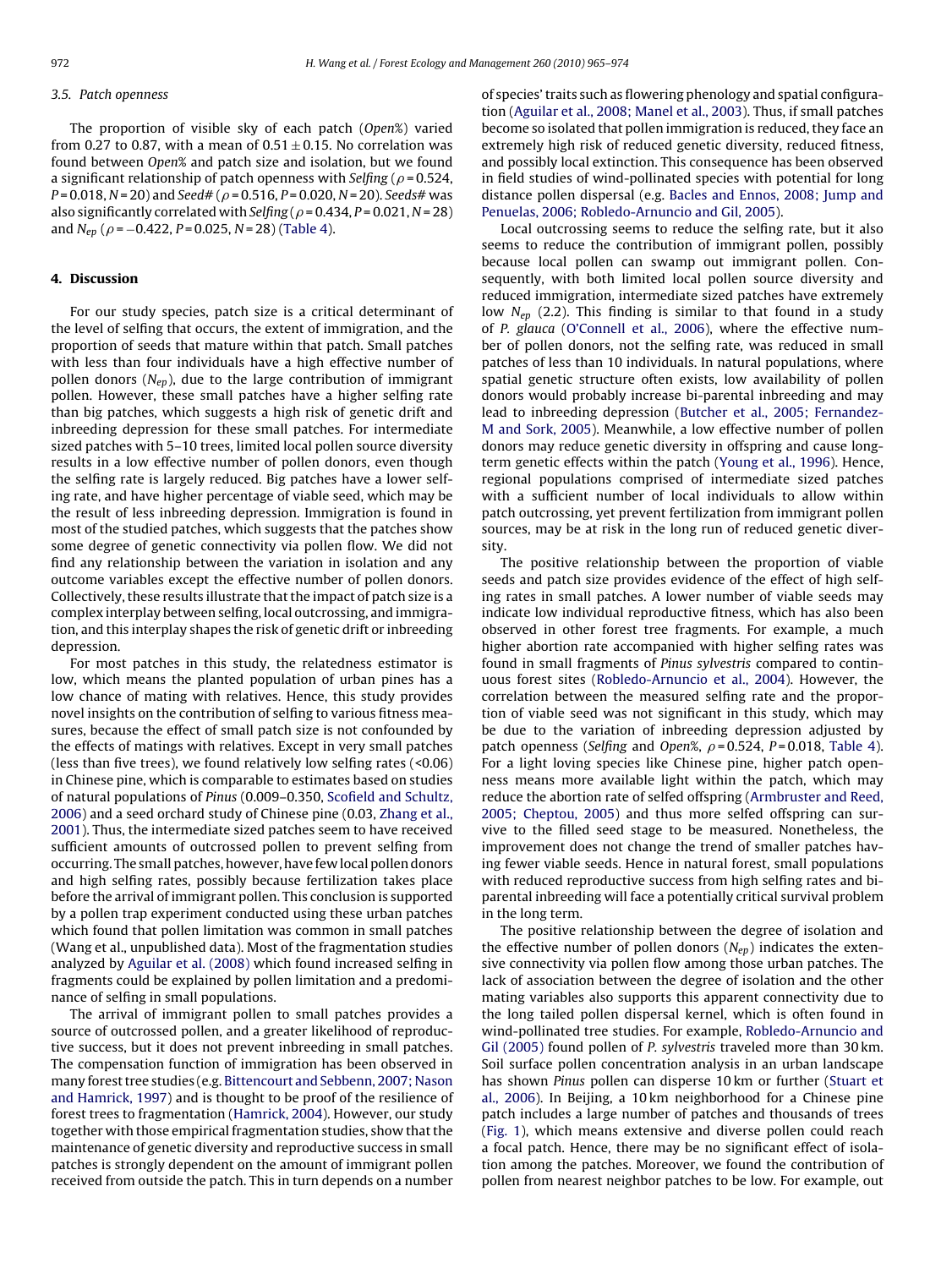<span id="page-8-0"></span>of 12 focal patches where we had genotyped individuals in the nearest neighbor patches, only two patches had a proportion of immigrant pollen from the nearest neighbor, and the proportion was low.

All patches showed functional connectivity through pollen flow, but it would be a mistake to conclude that isolation does not affect mating patterns, because the impacts of size on these patches of trees are related to their fragmented nature, and would not be seen in a continuous forest. If this set of patches behaved like a "patchy population" (Hastings and Harrison, 1994), then we may not have seen the effect of patch size. It is possible that the variation in isolation between patches is sufficiently large to enhance the effect of local tree density but not sufficient to detect an impact of isolation. [O'Connell et al. \(2006\)](#page-9-0) studied the effects of fragment size on the mating pattern and seed production of P. glauca. Patch size was not a significant variable in their study, and they concluded that there is enhanced pollen flow among fragments in the agricultural landscape. In the urban setting of our study, buildings may act to impede pollen movement, a hypothesis supported by pollen trap studies (Alcazar et al., 1999). Hence, it is possible that fragmentation can exacerbate the impact of local trees on pollen flow unless gene flow is enhanced by the landscape context.

The above findings have important implications for forest management. Most of the former fragmentation studies related to forest tree species are based on comparisons among few patches, which often lack statistical power or are not designed in a way as to separate the effect of different explanatory variables, such as patch size, isolation or other environment factors [\(McGarigal](#page-9-0) [and Cushman, 2002\).](#page-9-0) Hence, the extent to which forest tree species may be sensitive to fragmentation remains unclear. By utilizing a set of planted Chinese pine with minimal spatial genetic structure, we have demonstrated that patch size is a critical determinant of the genetic risk to fragmentation. When forest patches show some degree of isolation with other patches, small and intermediate sized patches will experience an increase in inbreeding and inbreeding depression, and those patches will face possible extirpation in the long run. Based on local matings only, big patches can maintain high genetic diversity, and thus they are less sensitive to isolation. Hence, for forest management, maintaining large patches is the lowest risk strategy for protecting trees against the negative consequence of fragmentation, while for small and intermediate sized patches, conservation efforts should be focused on the connectivity with other patches.

## **5. Conclusions**

The mating patterns observed in this urban population of Chinese pine illustrate that the number of adults in the local patch critically influences the selfing rate, degree of immigrant pollen received in the patch, and number of viable seeds. We did not find a significant association between the variation in isolation and any of these variables, but these patches are sufficiently isolated that mating patterns are dominated by local processes. Despite the ability of long distance dispersal to retain connectivity among patches, which is common in wind-pollinated species, this study shows that the availability of local pollen sources can swamp out immigrant pollen contribution. Thus, these patches may not be isolated, but their reduced connectivity enhances the contribution of local pollen sources. For historically outcrossing populations, this patchiness puts very small and intermediate sized patches at increased risk of inbreeding depression and loss genetic diversity. This empirical study provides evidence that fragmented natural tree populations can be vulnerable to patch size and patchiness, despite potential for long distance gene flow.

#### **Acknowledgments**

We thank Dayong Zhang, Xiao Chen, Douglas Scofield, Peter Smouse, Mauricio Quesada, Pamela Thompson, Keith Gaddis, Weining Bai and Tianming Wang for their kind comments and suggestions on the manuscript. Specially thank Shen Zhao, Xiaopeng Sun and many others friends for helping data collections. We also thank the two anonymous reviewers and the editor for their substantial suggestions on improving the manuscript. The work was supported by the "China National Scientific and Technical Foundation Project" (Grant No. 2006FY210100). VLS was supported by the National Science Foundation (NSF-DEB-0516529).

## **References**

- Aguilar, R., Quesada, M., Ashworth, L., Herrerias-Diego, Y., Lobo, J., 2008. Genetic consequences of habitat fragmentation in plant populations: susceptible signals in plant traits and methodological approaches. Mol. Ecol. 17, 5177–5188.
- Akaike, H., 1974. A new look at the statistical model identification. IEEE Trans. Automatic Control 19, 716–723.
- Alcazar, P., Galan, C., Carinanos, P., Dominguez-Vilches, E., 1999. Effects of sampling height and climatic conditions in aerobiological studies. J. Investig. Allergol. Clin. Immunol. 9, 253–261.
- Armbruster, P., Reed, D.H., 2005. Inbreeding depression in benign and stressful environments. Heredity 95, 235–242.
- Bacles, C.F.E., Burczyk, J., Lowe, A.J., Ennos, R.A., 2005. Historical and contemporary mating patterns in remnant populations of the forest tree Fraxinus excelsior L. Evolution 59, 979–990.
- Bacles, C.F.E., Ennos, R.A., 2008. Paternity analysis of pollen-mediated gene flow for Fraxinus excelsior L. in a chronically fragmented landscape. Heredity 101, 368–380.
- Barrett, S.C.H., Kohn, J.R., 1991. Genetic and evolutionary consequences of small population size in plants: implications for conservation. In: Falk, D.A., Holsinger, K.E. (Eds.), Genetics and Conservation of Rare Plants. Oxford Univ. Press, New York, pp. 3–30.
- Bittencourt, J.V.M., Sebbenn, A.M., 2007. Patterns of pollen and seed dispersal in a small, fragmented population of the wind-pollinated tree Araucaria angustifolia in southern Brazil. Heredity 99, 580–591.
- Burnham, K.P., Anderson, D.R., 2002. Model Selection and Multimodel Inference: A Practical Information-Theoretic Approach. Springer–Verlag, New York, USA.
- Butcher, P.A., Skinner, A.K., Gardiner, C.A., 2005. Increased inbreeding and interspecies gene flow in remnant populations of the rare Eucalyptus benthamii. Conserv. Genet. 6, 213–226.
- Cheptou, P.O., 2005. Population biology: the ecology of inbreeding depression. Heredity 96, 110–1110.
- Clark, D.A., Clark, D.B., 1987. Temporal and environmental patterns of reproduction in Zamia Skinneri, a tropical rain forest cycad. J. Ecol. 75, 135–149.
- Eckert, C.G., Kalisz, S., Geber, M.A., Sargent, R., Elle, E., Cheptou, P.O., Goodwillie, C., Johnston, M.O., Kelly, J.K., Moeller, D.A., Porcher, E., Ree, R.H., Vallejo-Marin, M., Winn, A.A., 2010. Plant mating systems in a changing world. Trends Ecol. Evol. 25, 35–43.
- Ellstrand, N.C., Elam, D.R., 1993. Population genetic consequences of small population size: implications for plant conservation. Annu. Rev. Ecol. Syst. 24, 217–242.
- Fernandez-M, J.F., Sork, V.L., 2005. Mating patterns of a subdivided population of the andean oak (Quercus humboldtii Bonpl., Fagaceae). J. Hered. 96, 635– 643.
- Fore, S.A., Hickey, R.J., Vankat, J.L., Guttman, S.I., Schaefer, R.L., 1992. Genetic structure after forest fragmentation: a landscape ecology perspective on Acer saccharum. Can. J. Bot. 70, 1659–1668.
- Frazer, G.W., Canham, C.D., Lertzman, K.P., 1999. Gap Light Analyzer (GLA), Version 2.0: Imaging software to extract canopy structure and gap light transmission indices from true-colour fisheye photographs, users manual and program documentation. Simon Fraser University, Burnaby, British Columbia, and the Institute of Ecosystem Studies, Millbrook, New York.<br>Motight K. F. Queller D.C. 1998 RELATEDNESS 5.0.8 Available at:
- Goodnight, K.F., Queller, D.C., 1998. <http://www.gsoftnet.us/GSoft.html>.
- Griffin, A.R., Lindgren, D., 1985. Effect of inbreeding on production of filled seed in Pinus radiata: experimental results and a model of gene action. Theor. Appl. Genet. 71, 334–343.
- Hall, P., Walker, S., Bawa, K., 1996. Effect of forest fragmentation on genetic diversity and mating system in a tropical tree, Pithecellobium elegans. Conserv. Biol. 10, 757–768.
- Hamrick, J.L., 2004. Response of forest trees to global environmental changes. For. Ecol. Manag. 197, 323–335.
- Hastings, A., Harrison, S., 1994. Metapopulation dynamics and genetics. Annu. Rev. Ecol. Syst. 25, 167–188.
- Hill, M.J., Senarath, U., Lee, A., Zeppel, M., Nightingale, J.M., Williams, R.D.J., McVicar, T.R., 2006. Assessment of the MODIS LAI product for Australian ecosystems. Remote Sens. Environ. 101, 495–518.
- Hoebee, S.E., Arnold, U., Duggelin, C., Gugerli, F., Brodbeck, S., Rotach, P., Holderegger, R., 2007. Mating patterns and contemporary gene flow by pollen in a large